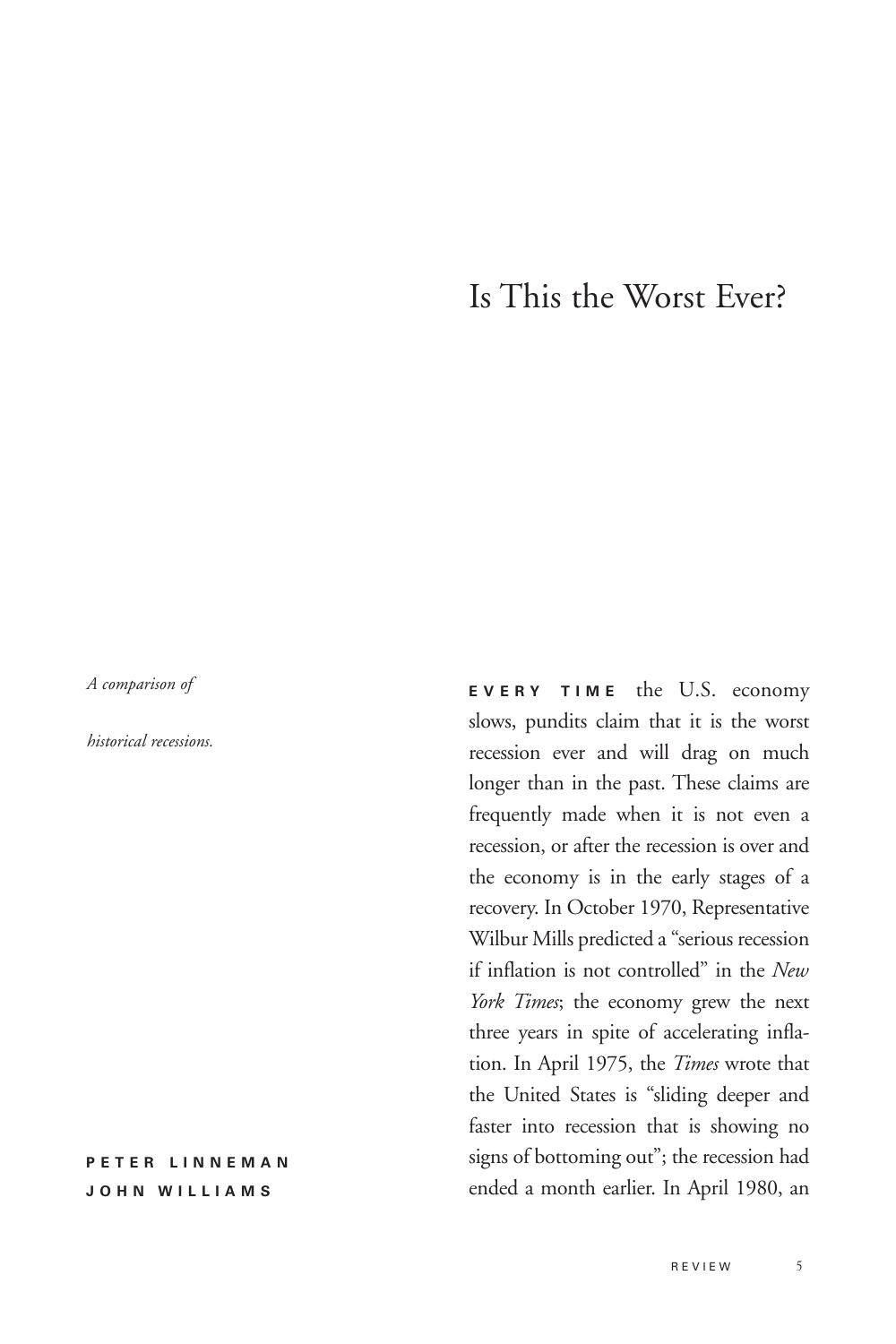Aetna strategist wrote in the *Wall Street Journal* that "the risks of a credit crunch and a severe recession were still very high"; the recovery was a month under way. In October 1981, the *Times* reported that "the price of lower inflation is a severe recession and 10.1 percent unemployment, the highest rate since 1940… some economists also argue that the outlook for recovery is still uncertain"; the recession was actually ending. In July 1992, the *Wall Street Journal* confidently asserted that "this recession has been the longest since before World War II"—sixteen months after the recession had ended. In February 2003, AFL-CIO president John Sweeney was quoted by the *Times* as saying, "There's an economic code red for America's working families who are in the worst economic crisis in two decades"—a full fifteen months after the recession's end.

Today we have the Great Capital Strike. In August 2008, Nouriel Roubini wrote in the *RGE Monitor*, "At this point, a severe recession and a severe financial crisis is unavoidable." Do you detect a common thread? Just as many teenagers take a perverse pleasure in watching Jason killing other teens on screen in the fortieth sequel to *Friday the 13th*, many observers seem to relish the eminent demise of the U.S economy. To put the current slowdown in perspective, it has yet to be categorized as a recession, even using today's watereddown definition. But how bad is it? To separate myth from fact, we compared the economic performance during the first seven months of 2008 with U.S. recessions of the past forty years.

According to the current definition of the National Bureau of Economic Research: "A recession is a significant decline in economic activity spread across the economy, lasting more than a few months, normally visible in real GDP, real income, employment, industrial production, and wholesale-retail sales. A recession begins just after the economy reaches a peak of activity and ends as the economy reaches its trough. Between trough and peak, the economy is in an expansion. Expansion is the normal state of the economy; most recessions are brief and they have been rare in recent decades." This is a more elastic approach to defining a recession than the Bureau's previous definition of "two consecutive quarters of negative real GDP growth."

Using the current definition, there have been six recessions over the past forty years. The first five would be categorized as recessions under both definitions, while the 2001 episode was only a recession under the new definition. Specifically, only the first and third quarters of 2001—not two consecutive quarters—experienced real negative GDP growth. The key features of the six recessions, and the first eight months of 2008, are summarized in Table I.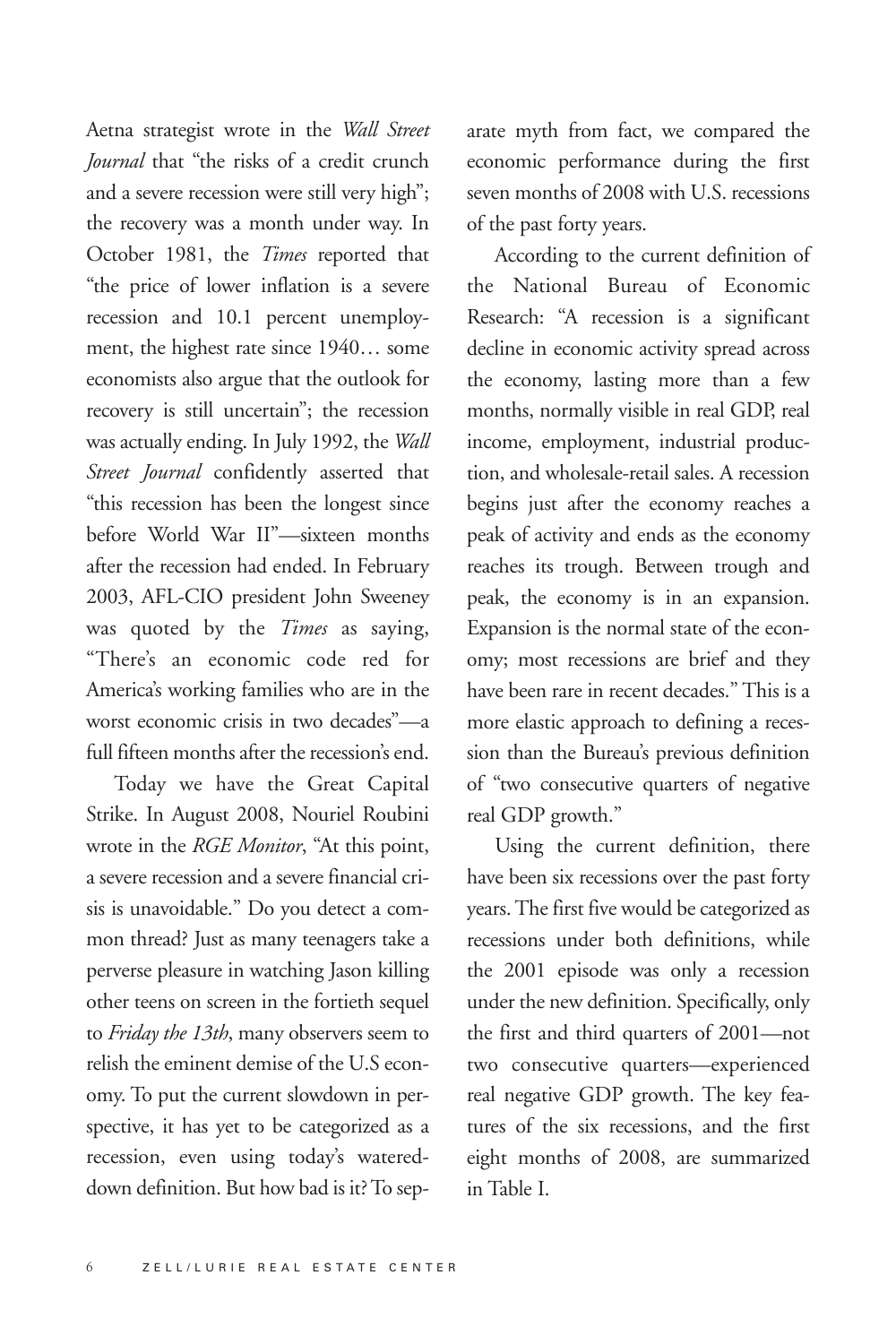|                                                            | $12/69 -$<br>11/70 | $11/73-$<br>03/75 | 01/80<br>03/80 | $07/81 -$<br>11/82 | 07/90<br>03/91 | $03/01 -$<br>11/01 | 01/08<br>07/08 |
|------------------------------------------------------------|--------------------|-------------------|----------------|--------------------|----------------|--------------------|----------------|
| Duration in Months                                         | 12                 | 17                | 3              | 17                 | 9              | 9                  | 6              |
| Change in GDP (%)                                          | $-0.4%$            | $-3.5%$           | $-0.7%$        | $-2.7%$            | $-1.4%$        | $-0.2%$            | 1.3%           |
| Change in Payroll Employment (%)                           | $-1.2%$            | $-1.6%$           | 0.2%           | $-3.1%$            | $-1.1%$        | $-1.2%$            | $-0.3%$        |
| Change in Real Household Net Worth (%)                     | 1.7%               | $-10.1%$          | $-1.8%$        | $-1.4%$            | $-3.5%$        | $-3.4%$            | 0.2%           |
| Change in Auto Sales (%)                                   | $-29.2%$           | $-30.4%$          | $-15.9%$       | $-12.5%$           | $-15.2%$       | $-6.2%$            | $-5.9%$        |
| Change in Industrial Output (%)                            | $-7.1%$            | $-15.0%$          | $-0.8%$        | $-8.5%$            | $-4.4%$        | $-4.0%$            | $-1.4%$        |
| Change in Real Sales by Retail Stores (%)                  | $-2.1%$            | $-9.5%$           | $-4.9%$        | $-5.1%$            | $-5.2\%$       | $-1.3\%$           | $-1.9%$        |
| Change in Construction Contracts for<br>C&I Builidings (%) | $-37.6%$           | $-52.2%$          | $-21.1%$       | $-41.3%$           | $-25.0%$       | $-33.6%$           | $-28.6%$       |
| Percent Real Return in S&P 500                             | $-23.2%$           | $-39.9%$          | $-12.9%$       | $-23.2%$           | $-16.5%$       | $-11.3%$           | $-10.1%$       |
| Change in Real Median Home Price (%)                       | $-15.8%$           | $-4.0%$           | $-3.1%$        | $-8.7%$            | $-6.2%$        | $-1.1%$            | $-3.2%$        |
| Change in Real After Tax Profit (%)                        | $-13.3%$           | $-30.4%$          | $-12.7%$       | $-6.8%$            | $-12.3%$       | $-8.3%$            | 0.5%           |
| Lowest Consumer Confidence Level<br>(Monthly)              | 72.4               | 57.6              | 62.1           | 65.7               | 65.1           | 88.6               | 59.1           |
| Change in Housing Starts                                   | $-17.5%$           | $-30.5%$          | $-32.7%$       | $-25.1%$           | $-31.6%$       | 2.1%               | 13.7%          |
| Highest Inflation Rate (Monthly)                           | 6.4%               | 12.2%             | 14.6%          | 11.0%              | 6.4%           | 3.6%               | 4.9%           |
| Highest Unemployment Rate (Monthly)                        | 5.8%               | 8.3%              | 6.3%           | 10.7%              | 6.8%           | 4.8%               | 5.7%           |

**Table I:** "Worst ever" U.S. recessions over the past 40 years

Sources: Bureau of Economic Analysis, Bureau of Labor Statistics, Standard & Poors, OFHEO, Linneman Associates

#### **T H E E V I D E N C E**

In order to quantify the severity of the seven events, we focused on fifteen important metrics of economic activity. While these metrics are not definitive, we believe they provide a clear image of each episode. The longest recessions occurred in 1973- 75 and 1981-82, each lasting seventeen months. The average recession duration has been eleven months, and the shortest was three months. The shaded areas of our figures indicate recessionary periods.

The greatest decline in real GDP was a staggering -3.5 percent, and took place in the 1973-75 recession (Figure 1). Per capita GDP growth was roughly 1 per-

cent lower, or -4.5 percent, due to a 1 percent annual population growth. Through July of 2008 (hereafter referred to simply as "2008"), the current slowdown registered a healthy 1.3 percent real GDP growth. This means per capita GDP is increasing by about 0.3 percent, which belies consumer sentiment reports but reinforces the relative strength of today's economy. In 2008, payroll employment fell by 0.3 percent (Figure 2). This pales in comparison to the 3.1 percent decline registered during the 1981-82 recession. The average decline in payroll employment has been 1.2 percent, with only the brief 1980 recession escaping without a decline in payrolls.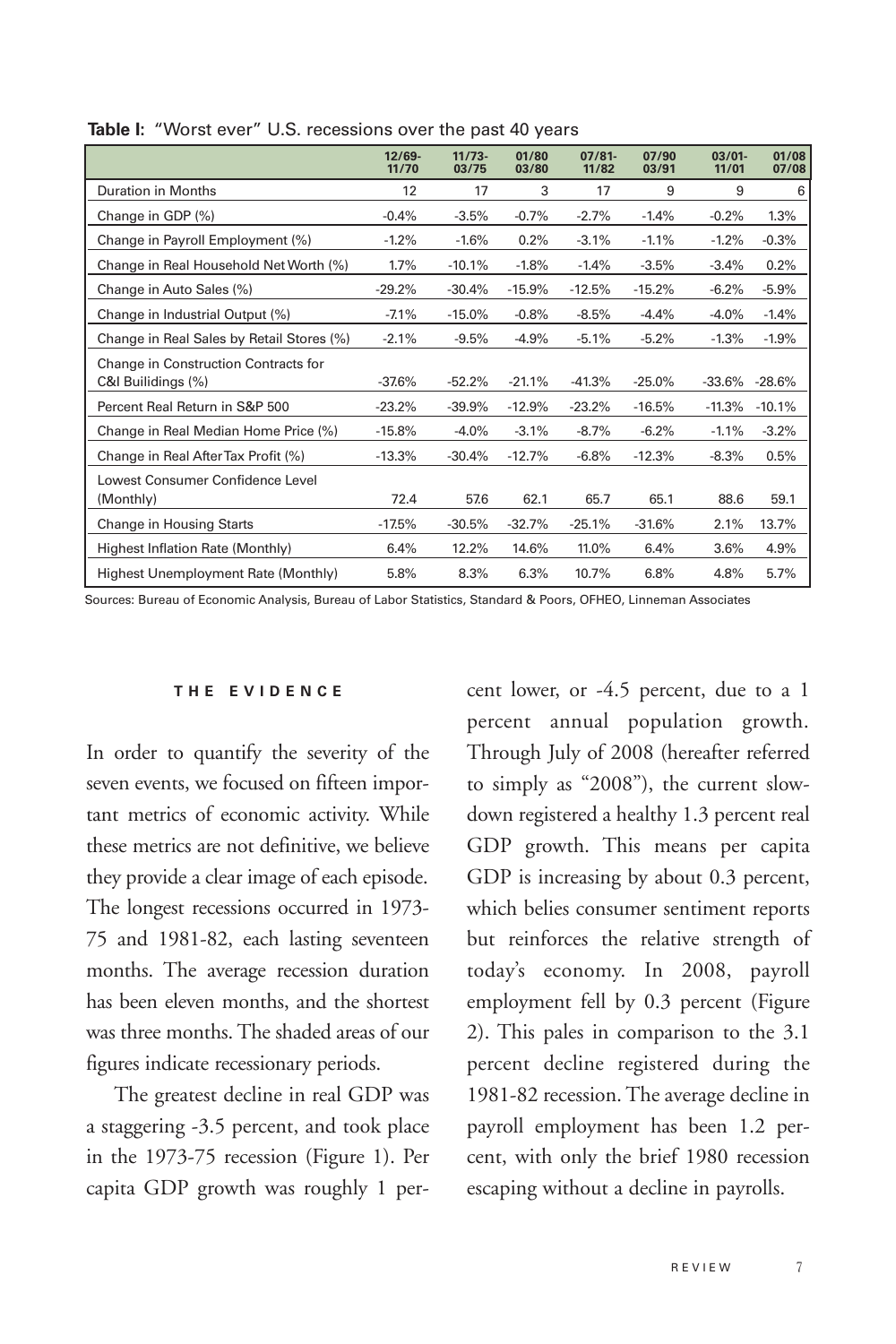

**Figure 1:** Real GDP growth rate, quarterly annualized growth



With housing prices tumbling and the stock and bond markets cracking, real household wealth has risen by just 0.2 percent in 2008 (Figure 3). Thus, on a per capita basis, real wealth has fallen by 0.8 percent. In contrast, real wealth fell by a staggering 10.1 percent in the 1973-75 recession (11.1 percent per capita) and by 3.5 percent in the 1990-91 recession (4.5 percent on a per capita basis). The sales of durable goods, particularly autos, generally declined in the face of weak economic conditions, as consumers forestall purchases in the face of credit squeezes and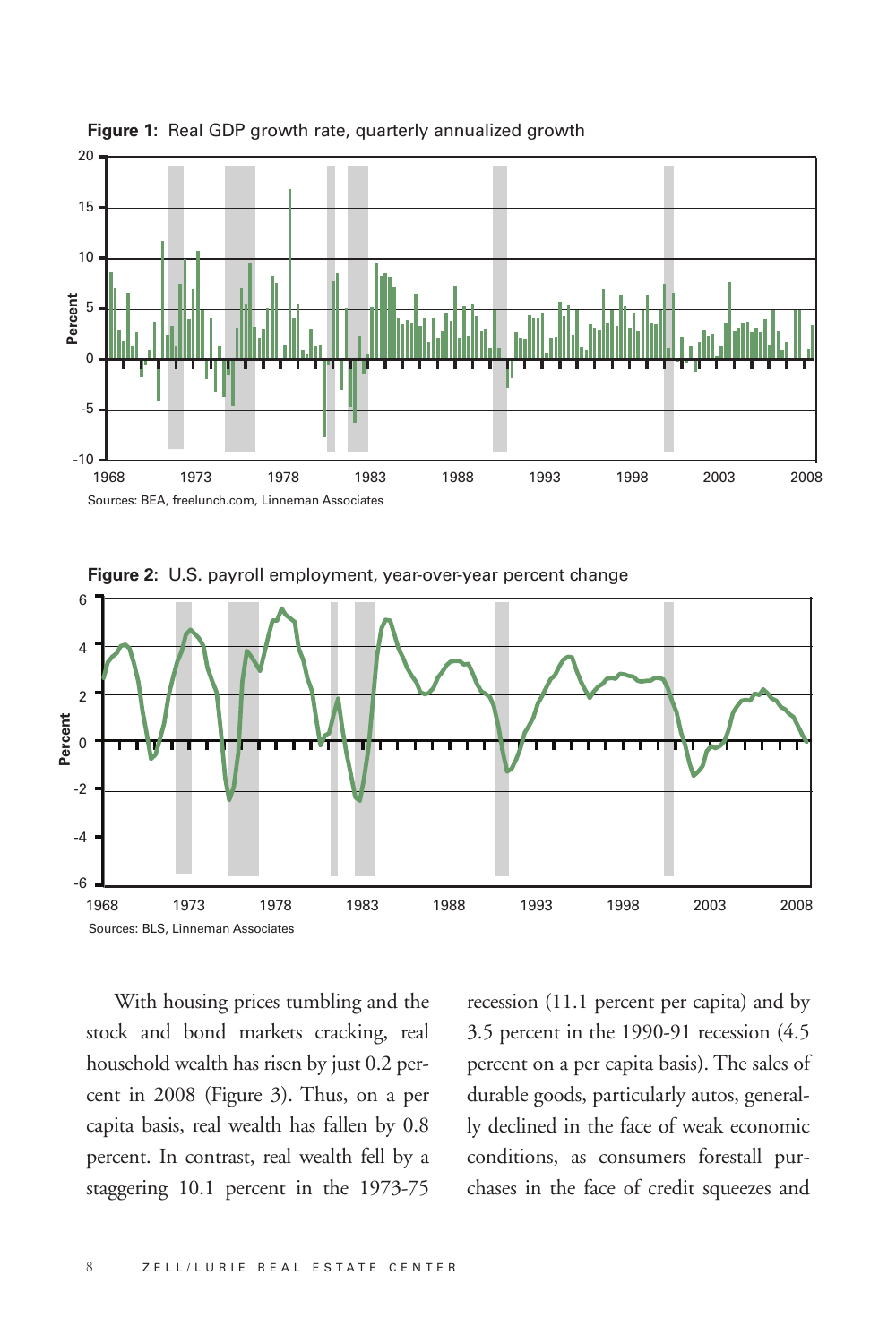

**Figure 3:** U.S. household net worth (real–2007 \$)



**Figure 4:** U.S. auto sales

Sources: BEA, freelunch.com, Linneman Associates

uncertain near-term income (Figure 4). The 5.9 percent decline in unit auto sales in 2008 is dramatic and painful, but only about one-fifth of the 29.2 percent and 30.4 percent declines registered in 1969- 70 and 1973-75, respectively. And while real sales by retail stores have weakened,

the 2008 decline is small relative to the other recessionary periods, with the exception of 2001 (Figure 5).

New construction contracts for commercial and office buildings have invariably suffered when the economy weakens and capital market liquidity evaporates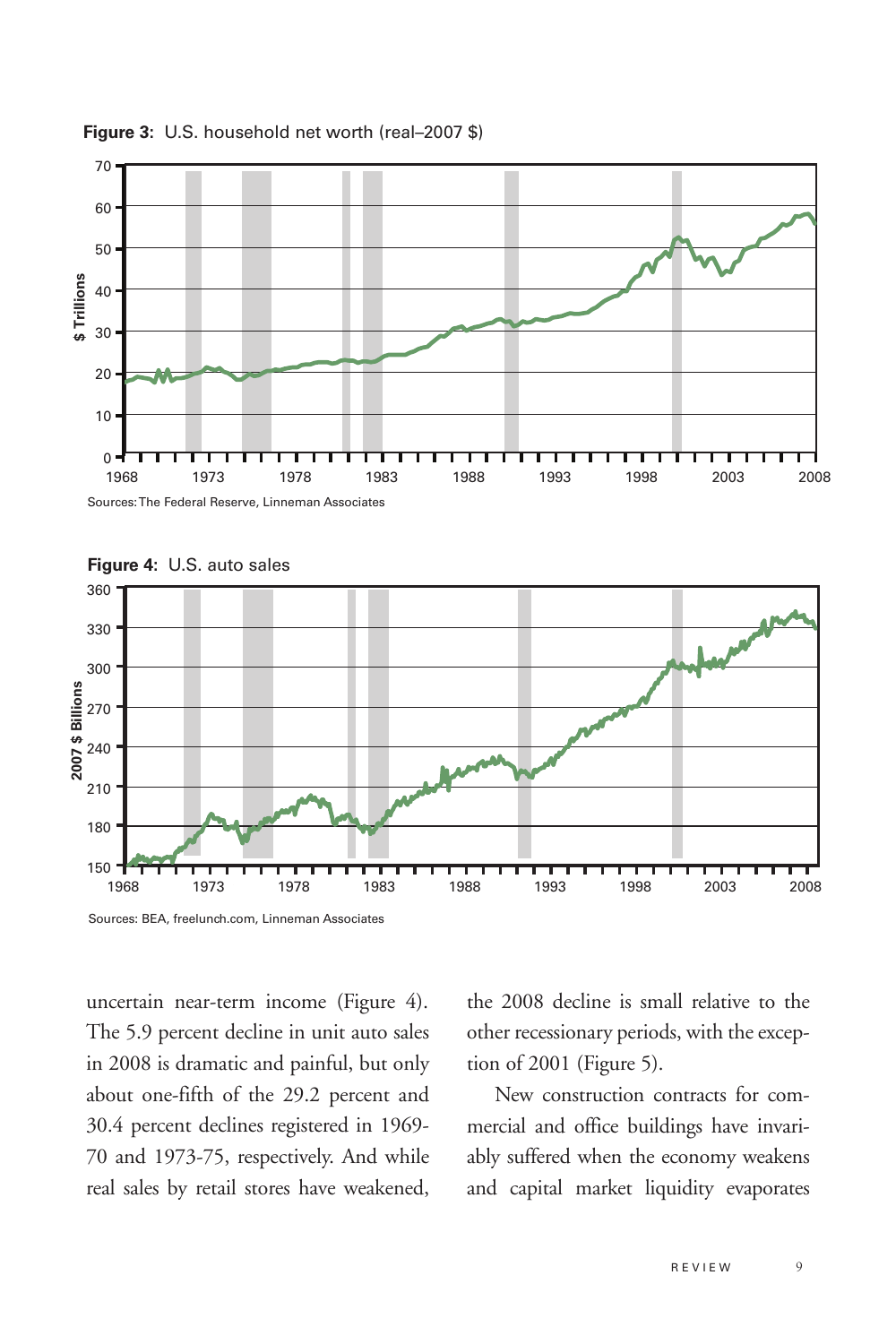



**Figure 6:** Commercial and industrial construction contracts

(Figure 6). The decline of nearly 29 percent in 2008 is no exception. But the 2008 decline is not exceptionally large. In fact, in two recessions, contracts fell by 52 percent (1973-75) and 41 percent (1981- 82) in a matter of months due to a complete absence of capital. This serves as a dramatic reminder that the Great Capital Strike of 2007-08 is hardly the first time that capital has disappeared seemingly overnight (and "forever"). The -10.1 percent return on the S&P 500 in 2008 is extremely painful (Figure 7). However, such declines are par for the very difficult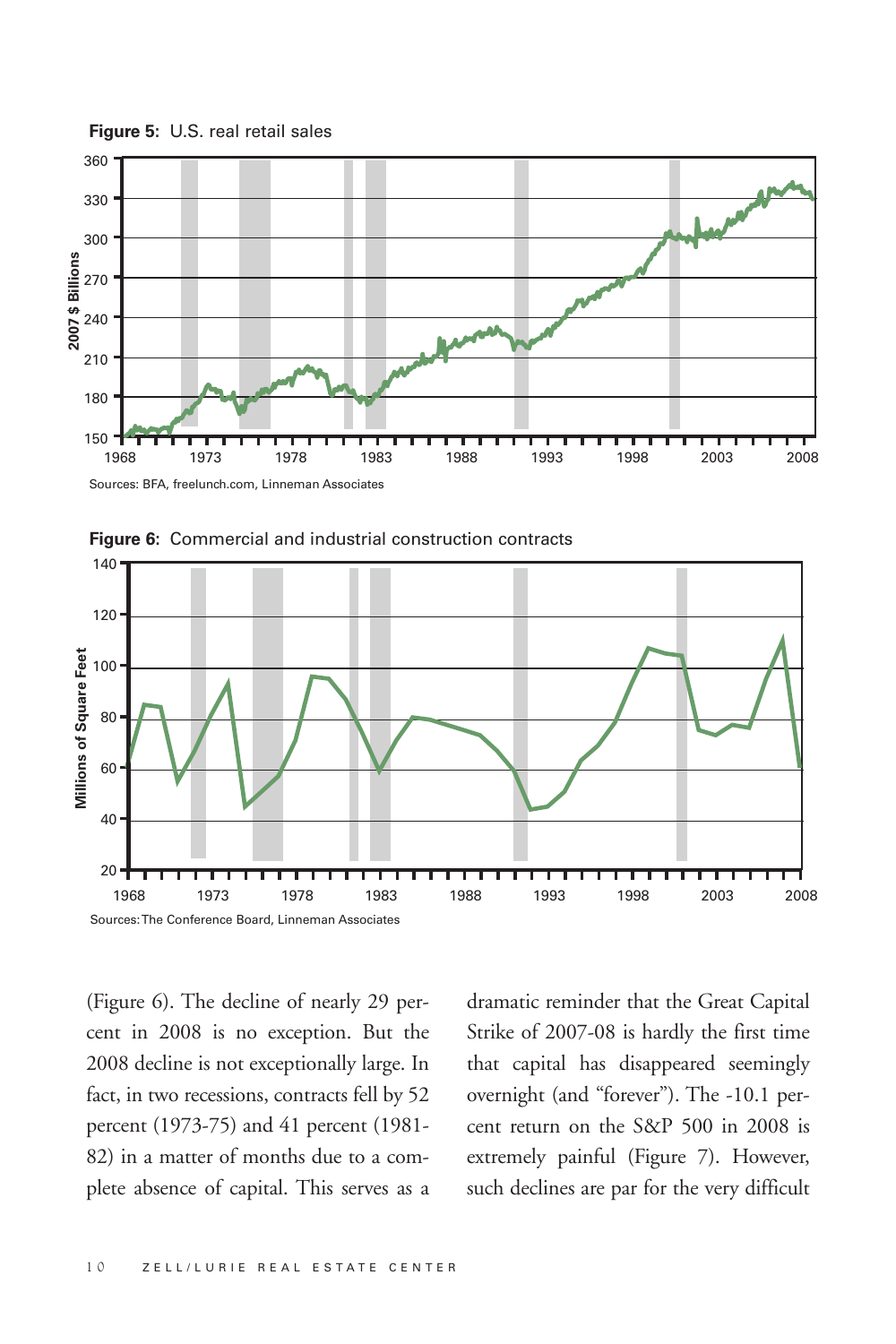course called recession. The 1973-75 recession registered a negative return four times as large, wiping out 40 percent of its value in just seventeen months.

Real median home prices (measured by the Census Bureau's index of new residential sales) have fallen in all of the six previ-

ous recessions, with the 1969-70 recession registering double-digit declines (Figure 8). This index is in line with the Office of Federal Housing Enterprise Oversight Housing Price index (OFHEO HPI) but this goes back only to 1975. The current home price decline is "only" 3.2 percent,





**Figure 8:** New single-family home median sale price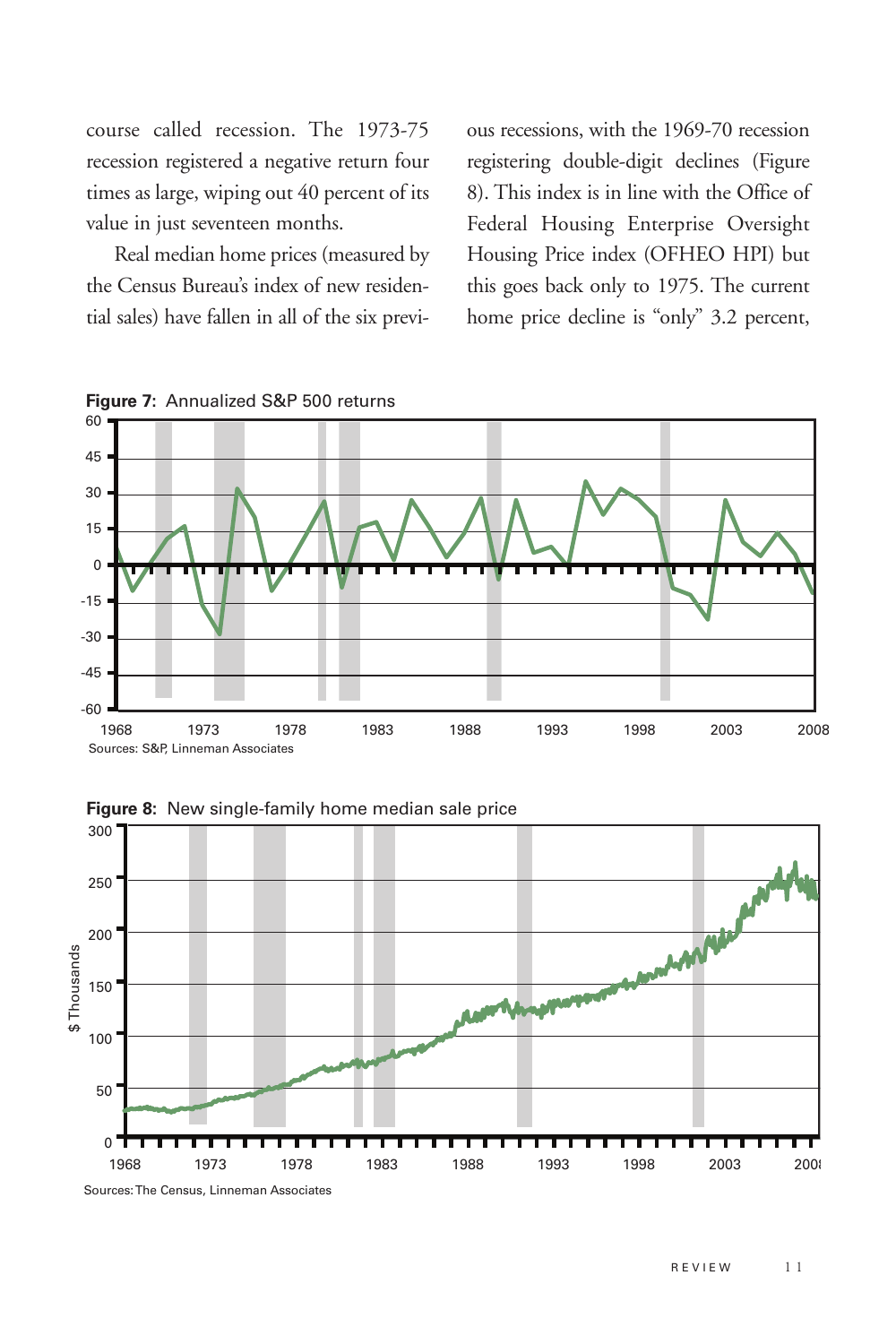| <b>Case-Shiller</b><br><b>Market</b><br>YE 2003-05<br>YE 2006-03/08 |          | <b>OFHEO</b><br>YE 2003-2005 | YE 2006-03/08 | <b>NAR</b><br>YE 2003-2005<br>YE 2006-03/08 |          |          |
|---------------------------------------------------------------------|----------|------------------------------|---------------|---------------------------------------------|----------|----------|
|                                                                     | % change | % change                     | % change      | % change                                    | % change | % change |
| Atlanta                                                             | 10%      | $-7%$                        | 10%           | 2%                                          | 10%      | $-10%$   |
| <b>Boston</b>                                                       | 13%      | $-7%$                        | 18%           | $-3%$                                       | 15%      | $-11%$   |
| Charlotte                                                           | 9%       | 2%                           | 8%            | 8%                                          | 19%      | 1%       |
| Chicago                                                             | 19%      | $-10%$                       | 21%           | 1%                                          | 20%      | $-9%$    |
| Cleveland                                                           | 6%       | $-11%$                       | 6%            | $-1%$                                       | 6%       | $-24%$   |
| Dallas                                                              | 7%       | $-4%$                        | 6%            | 5%                                          | 7%       | $-5%$    |
| Denver                                                              | 8%       | $-7%$                        | 7%            | 1%                                          | 4%       | $-10%$   |
| Detroit                                                             | 6%       | $-20%$                       | 4%            | $-7%$                                       | 4%       | $-20%$   |
| Las Vegas                                                           | 61%      | $-27%$                       | 61%           | $-12%$                                      | 70%      | $-22%$   |
| Los Angeles                                                         | 52%      | $-23%$                       | 57%           | $-8%$                                       | 49%      | $-21%$   |
| Miami                                                               | 63%      | $-26%$                       | 54%           | $-4%$                                       | 57%      | $-14%$   |
| Minneapolis                                                         | 14%      | $-16%$                       | 17%           | $-2%$                                       | 18%      | $-14%$   |
| New York                                                            | 31%      | $-8%$                        | 33%           | $0\%$                                       | 30%      | $-5%$    |
| Phoenix                                                             | 75%      | $-25%$                       | 63%           | $-7%$                                       | 62%      | $-17%$   |
| Portland                                                            | 34%      | $-3%$                        | 33%           | 4%                                          | 30%      | 2%       |
| San Diego                                                           | 35%      | $-22%$                       | 41%           | $-11%$                                      | 42%      | $-24%$   |
| San Francisco                                                       | 39%      | $-21%$                       | 37%           | $-3%$                                       | 28%      | $-7%$    |
| Seattle                                                             | 32%      | $-3%$                        | 30%           | 5%                                          | 32%      | 3%       |
| Tampa                                                               | 56%      | $-21%$                       | 48%           | $-9%$                                       | 49%      | $-19%$   |
| Washington, D.C.                                                    | 49%      | $-16%$                       | 51%           | $-5%$                                       | 53%      | $-14%$   |

#### **Table II:** Home price changes

Sources: Standard & Poors, OFHEO, NAR, Linneman Associates



**Figure 9:** YOY percent change in real after-tax corporate profits

which is much smaller than the decline indicated by the frequently cited Case-Shiller index (Table II). But this latter index, like the NAR index, is unrepresentatively loaded with sales of foreclosed empty and speculatively owned homes, and focuses primarily on the most overbuilt housing markets. The corporate sec-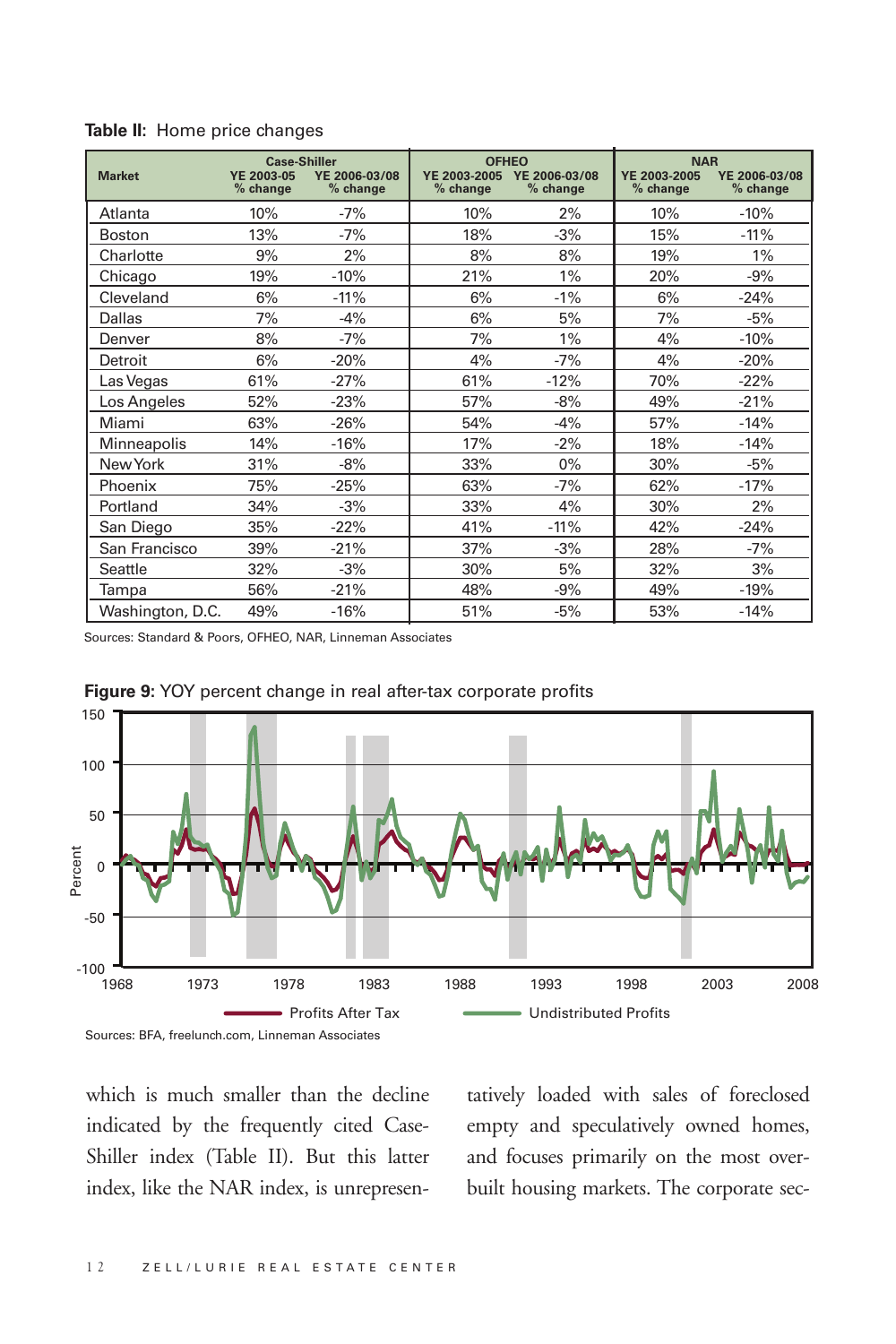





**Figure 11:** Historical crude oil price per barrel

Sources: Global Financial Database, International Energy Agency, Linneman Associates

tor as a whole registered a modest real after-tax profit increase of 0.5 percent in 2008, in spite of staggering losses in the financial sector (Figure 9). This is in contrast to the 30 percent and 13 percent real declines in after-tax profit witnessed in the

1973-75 and 1969-70 recessions, respectively. Consumer confidence in 2008 plummeted to levels not seen since the recessions of 1973-75 and 1980 (Figure 10). Interestingly, all three periods share abnormally high oil and gasoline prices,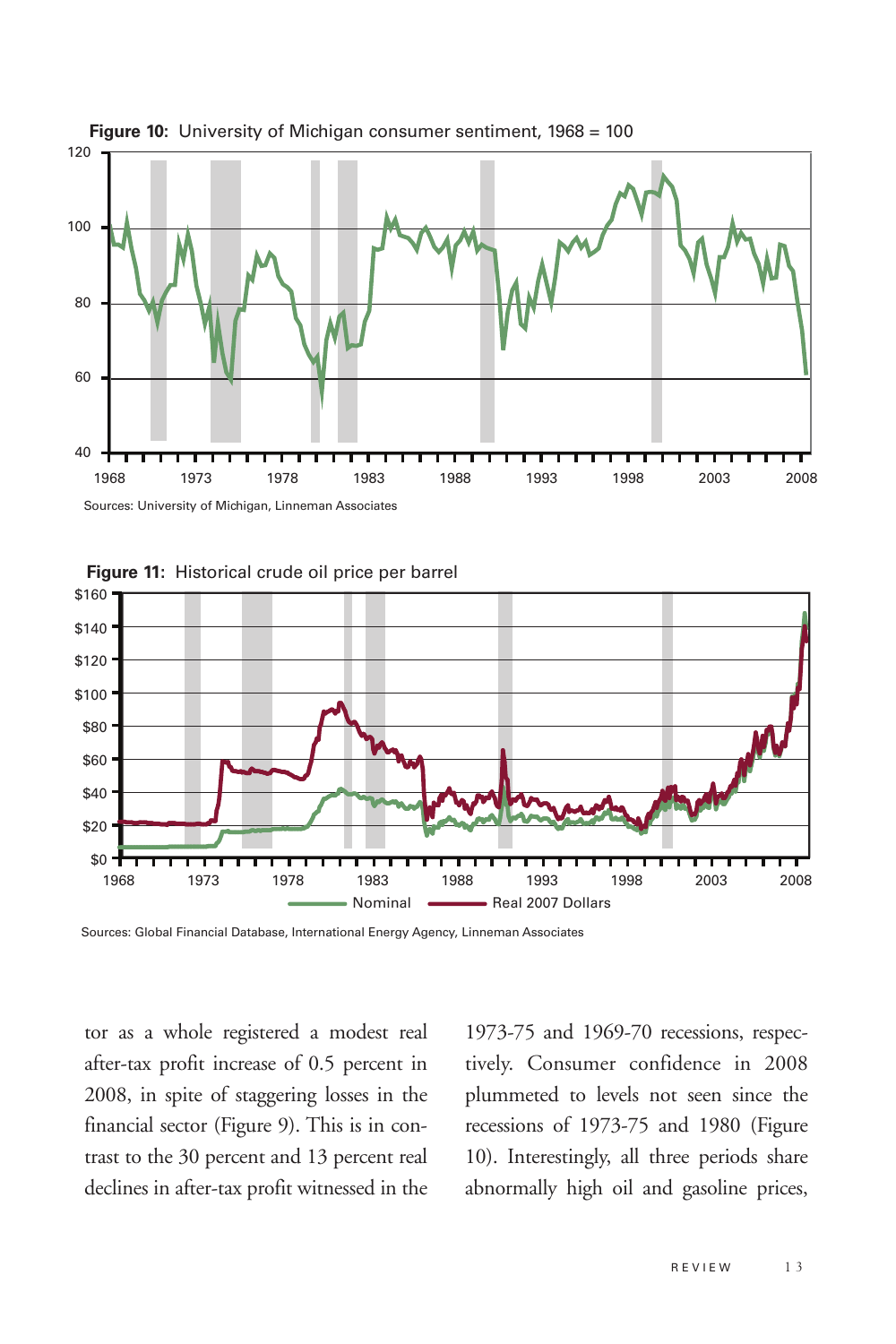serious geo-political disturbances, domestic political uncertainty, and constipated capital markets (Figure 11).

In many ways, the prolonged presidential campaign of 2007-2008, combined with the chaos in post-war Iraq and Afghanistan, echo the collapse of the Nixon-Agnew administration amidst the Vietnam War, and the global ineptness of the Carter administration (remember the Iranian hostage crisis?). Today's anemic rate of housing starts is breathtaking, particularly after the giddy starts registered just two years earlier (Figure 12). However, the percentage declines in 2008 are similar to those registered in the 1969-70 recession, and about half or more of the declines in 1973-75, 1980, 1981-82, and 1990-91. Only the 2001

recession witnessed an increase in housing starts.

Inflation, once again, has reared its ugly head in 2008, with annual inflation reaching 4.9 percent as measured by CPI including food and energy (Figure 13). But this rate is just one-third of inflation registered in the 1980 recession, and well below the double-digit rates of 1973-1975 and 1981-1982. How quickly we forget what real inflation looks like. The U.S. unemployment rate rose to 5.7 percent in 2008: high, but well below rates seen during previous recessions (Figure 14). Particularly noteworthy in this regard are the continental European-like 8 percent unemployment rate registered in 1973- 1975, and the double-digit unemployment rate registered in 1981-1982.



**Figure 12:** Single-family home starts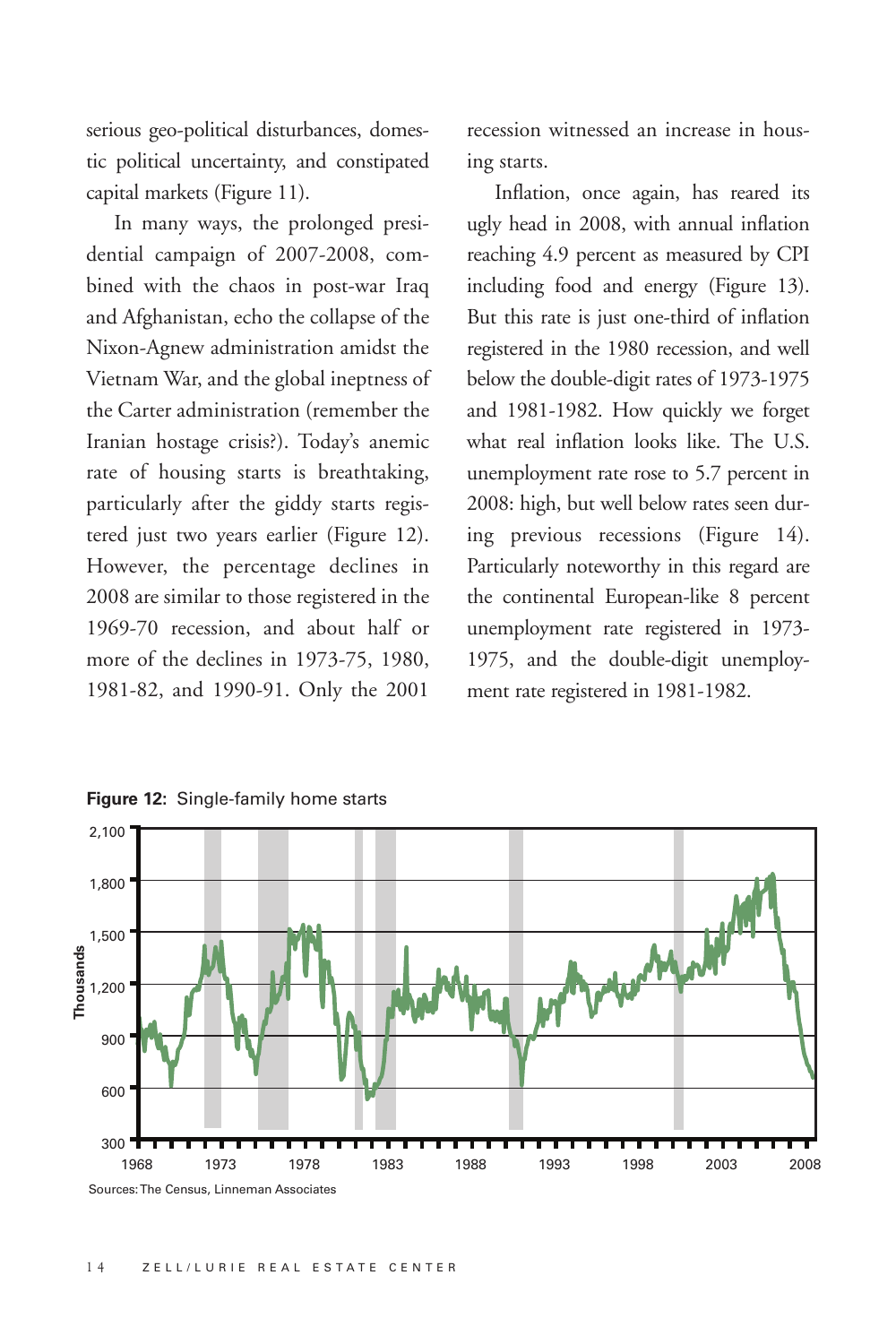

Figure 13: All items consumer price index, YOY percent change



**Figure 14:** Unemployment rate

When viewed as a whole, how does the current U.S. economic situation (which may still worsen) compare to past recessions? Clearly things are not good, and the Great Capital Strike merits a position on the list of worst U.S. economies of the past forty years. But it is very clearly (at least so

far) far from the worst. To demonstrate this, we ranked each of the seven episodes on a scale of one to seven (seven for the worst, six for the second worst, etc.) for each of the selected fifteen metrics. The worst possible score is 105 (the worst score for each of the selected 15 metrics), while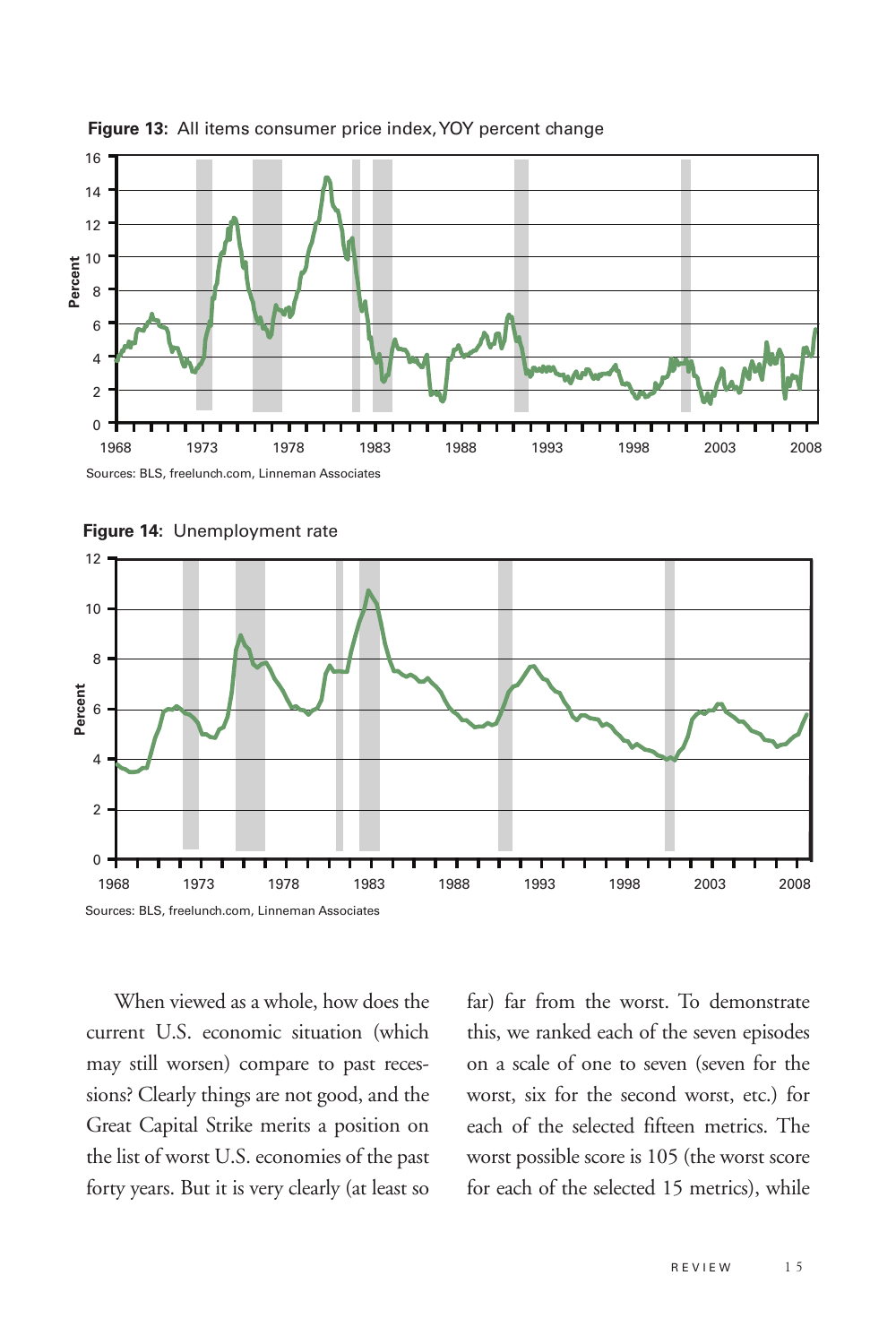|                                                            |                | $12/69 -$<br>$11/73-$<br>11/70<br>03/75 | 01/80<br>03/80 | $07/81 -$<br>11/82                 | 07/90<br>03/91 | $03/01 -$<br>11/01 | 01/08<br>07/08 |
|------------------------------------------------------------|----------------|-----------------------------------------|----------------|------------------------------------|----------------|--------------------|----------------|
|                                                            |                |                                         |                | RANK ORDER (7 is Worst; 1 is Best) |                |                    |                |
| <b>Duration in Months</b>                                  | 5              | 6.5                                     | 1              | 6.5                                | 3.5            | 3.5                | $\overline{2}$ |
| Change in GDP (%)                                          | 3              | 7                                       | 4              | 6                                  | 5              | $\overline{2}$     | 1              |
| Change in Payroll (%)                                      | 4.5            | 6                                       | 1              | 7                                  | 3              | 4.5                | $\overline{2}$ |
| Change in Real Household Net Worth (%)                     | 1              | 7                                       | 4              | 3                                  | 6              | 5                  | $\overline{2}$ |
| Change in Auto Sales (%)                                   | 6              | $\overline{7}$                          | 5              | 3                                  | 4              | $\overline{2}$     | 1              |
| Change in Industrial Output (%)                            | 5              | 7                                       | 1              | 6                                  | 4              | 3                  | $\overline{2}$ |
| Change in Real Sales by Retail Stores (%)                  | 3              | $\overline{7}$                          | 4              | 5                                  | 6              | 1                  | $\overline{2}$ |
| Change in Construction Contracts<br>for C&I Builidings (%) | 5              | 7                                       | 1              | 6                                  | 2              | 4                  | 3              |
| Percent Real Return in S&P 500                             | 5.5            | 7                                       | 3              | 5.5                                | 4              | 2                  | 1              |
| Change in Median Home Price (%)                            | 7              | 4                                       | $\overline{2}$ | 6                                  | 5              | 1                  | 3              |
| Change in Real After Tax Profit (%)                        | 6              | 7                                       | 5              | $\overline{2}$                     | 4              | 3                  | 1              |
| Lowest Consumer Confidence Level (Monthly)                 | $\overline{2}$ | 7                                       | 5              | 3                                  | 4              | 1                  | 6              |
| Change in Housing Starts                                   | 3              | 5                                       | 7              | 4                                  | 6              | 1                  | $\overline{2}$ |
| Highest Inflation Rate (Monthly)                           | 3.5            | 6                                       | 7              | 5                                  | 3.5            | 1                  | $\overline{2}$ |
| Highest Unemployment Rate (Quarterly)                      | 3              | 6                                       | 4              | 7                                  | 5              | 1                  | $\overline{2}$ |
| <b>Total Rank Score</b>                                    | 62.5           | 96.5                                    | 54             | 75                                 | 65             | 35                 | 32             |
| <b>Number of Worsts</b>                                    | 1              | 10                                      | $\overline{2}$ | 3                                  | $\bf{0}$       | $\mathbf 0$        | 0              |
| <b>Number of Bests</b>                                     | 1              | 0                                       | 4              | $\mathbf 0$                        | 0              | 6                  | 4              |

**Table III:** "Worst ever" U.S. recessions over the past 50 years

Sources: BEA, S&P, OFHEO, NAR, Linneman Associates

the best possible score is fifteen (the least bad on each of the fifteen selected metrics). The total score for each of the seven episodes is displayed at the bottom of Table III.

Far and away, the worst recession of the past forty years appears to have occurred in 1973-75, with the second-worst taking place in 1981-82. The 96.5 rank score for the 1973-75 recession is reinforced by the fact that it was ranked the worst in ten out of fifteen selected metrics, and was never the best in any category. In contrast, the Great Capital Strike is (so far) the mildest, with a score of 32. Though it is ranked

sixth in consumer confidence, it is not the worst in any of the categories. The current period has exhibited the strongest growth in GDP, auto sales, S&P returns, and aftertax profits (all in real dollars), compared to the previous six recessions.

## **C O M M E R C I A L R E A L E S T A T E**

Turning to commercial real estate markets, it is impossible to compile the data necessary to fully compare across these seven episodes. However, as long-time observers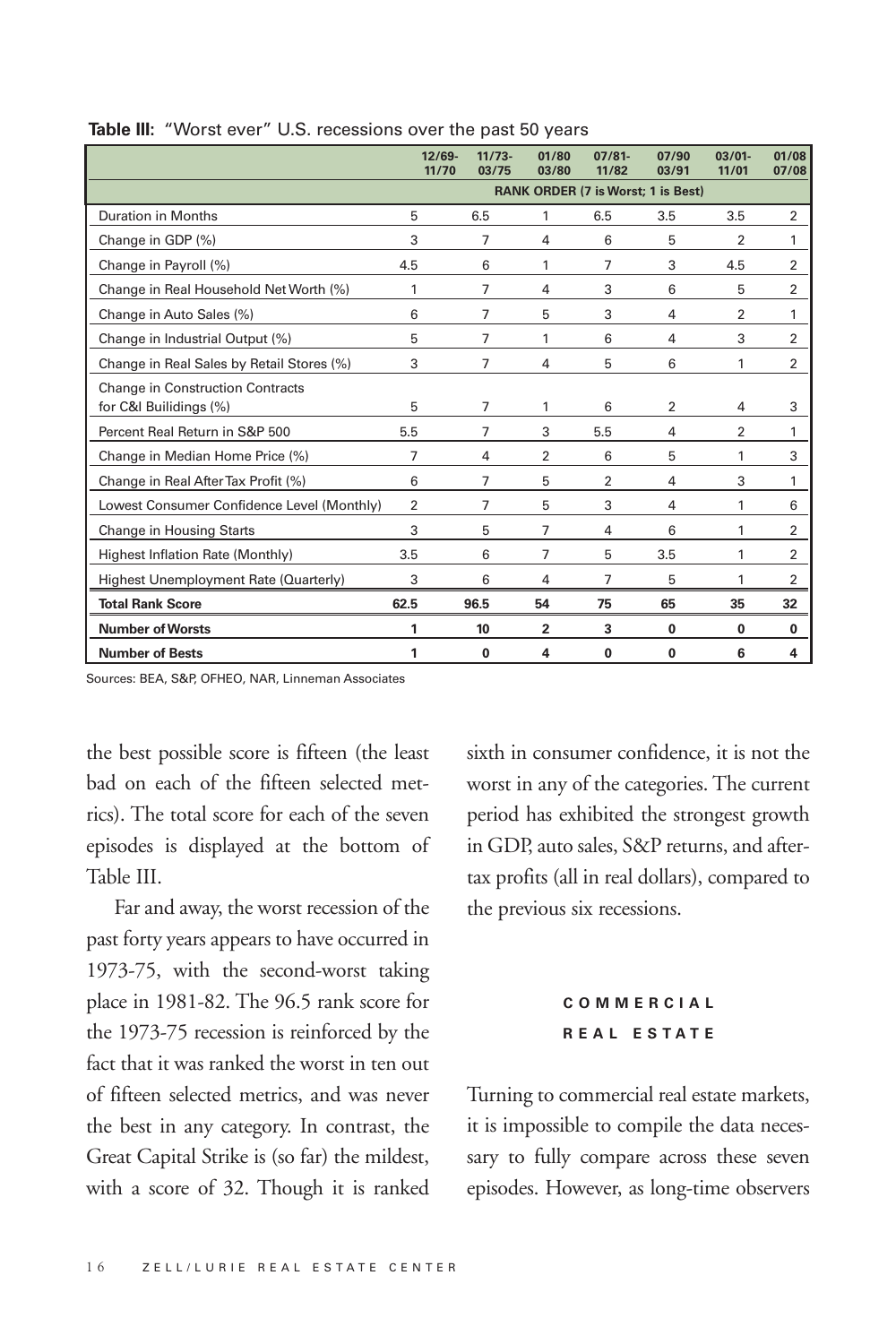and participants, we offer our views. First, consistent with the sharp declines previously documented in commercial and industrial contracts, each episode was painful for developers. We lived through our first real estate recession in 1969-70. In some ways, it was just a "blip on the radar screen," in that there was "only" a short-lived 37.6 percent decline in construction activity, and no substantial change in lending activity.

Atlanta offers an interesting example of the effects of recession on real estate. In 1969-70, if you asked developers in Atlanta about the recession, most would have responded: "What recession?" Of course, things were not as rosy in the Midwest and Northeast, but all in all, it was not a deep decline. This cockiness left most developers ill-prepared for the deep recession of 1973-75. Atlanta experienced a huge construction boom post-1970, with 40,000 apartments permitted in 1972 alone. Many were condominiums and townhome developments. Then, seemingly out of nowhere, the recession of 1973-75 struck. It was such a disaster that it was 1979 before there was any appreciable construction activity in the Atlanta area for all building types. And Atlanta, Texas and California were the "boom" markets in these dark times. More than one-half of the real estate developers and home builders went bankrupt or left the business; the Atlanta condominium business

was so damaged in this period that there was no appreciable condominium development until the mid-1990s. Commercial real estate values plummeted by 25 percent to 30 percent, and foreclosures and workouts (especially for condo projects) were the program du jour. There was no capital available for new construction, except for build-to-suit projects. In 1976, Post Properties permitted and closed on a 276 unit apartment development (Post Woods) financed by Manufacturers Hanover Bank—the only multifamily permit issued over a three-year period in metro Atlanta.

Economic conditions in 1980-82 were unique for the commercial real estate industry in that the recession was entirely due to monetary policy and had nothing to do with supply and demand fundamentals. There was solid pent-up demand for space on the heels of the slowdown of the mid-1970s. Unfortunately, rampant inflation caused Fed chairman Paul Volker and the Federal Reserve to use a sledgehammer in the battle against inflation. Bank interest rates for construction loans were based on a 16 percent prime rate.

Post Properties did a transaction for a small apartment project with 50 percent debt at a 19 percent interest rate. The good news was that because there was so little development and so much demand, the project worked.

In 1987, there was a change in the tax treatment for commercial real estate that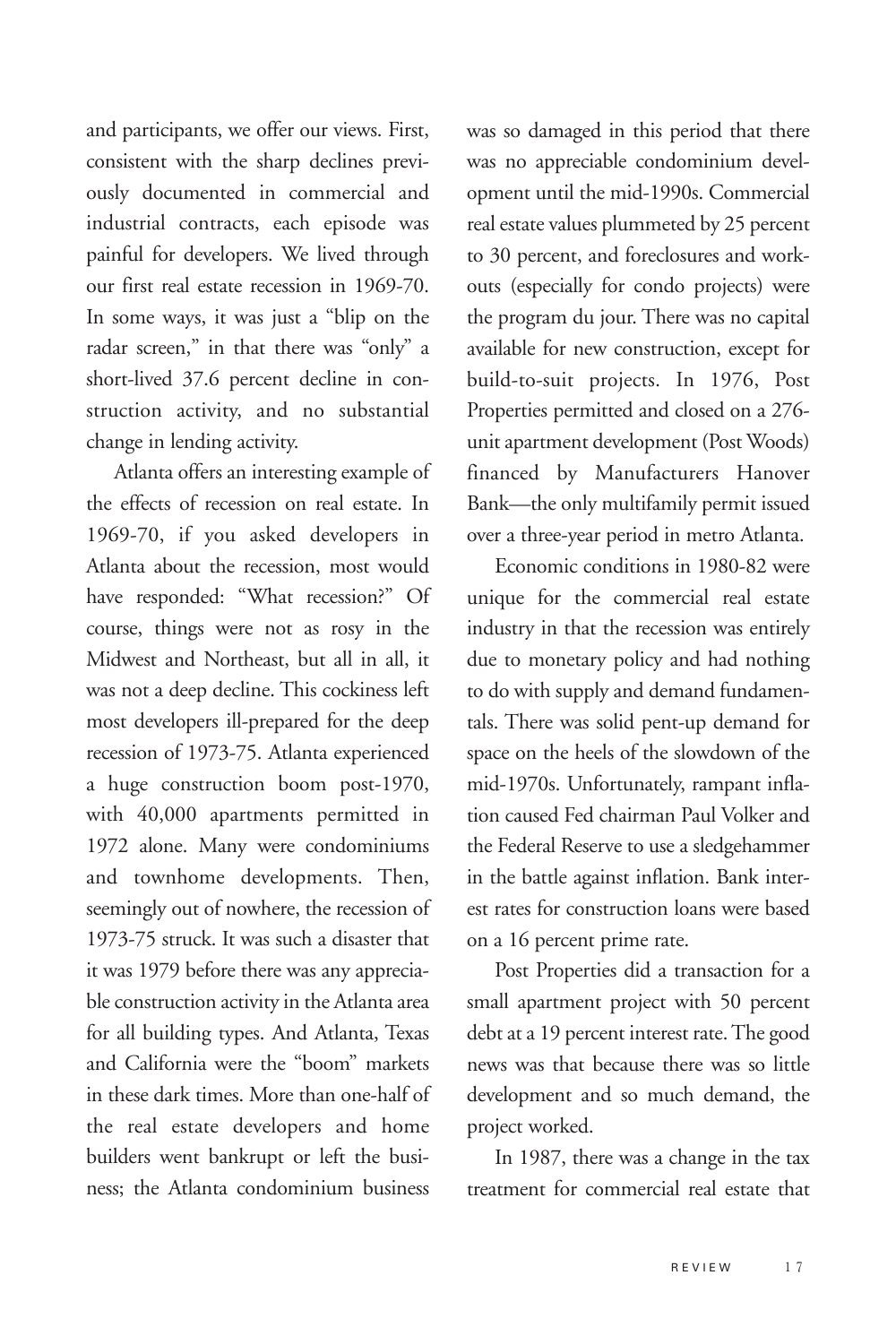set the stage for a disastrous real estate downturn nationally. Absent tax benefits and in the teeth of a difficult financing market, real estate "suddenly" became very illiquid. The savings and loan industry literally disappeared, and most banks and life companies abandoned the real estate market. Capital for commercial real estate completely evaporated. We view July 1990 through March 1991 as the second-worst recession as it pertains to commercial real estate. This recession heralded the end of an era of commercial real estate financing, requiring the evolution of entirely new sources of capital.

Like many real estate owners, Post Properties went public as a REIT in 1993 simply because there was no viable alternative capital source at that time. For many real estate owners, it was as Stan Ross once stated: "Do you want to file a Chapter 11 or an S-11?" It took some seven to eight years for a new era of

real estate capital to evolve, characterized by REITS, CMBS, and private equity funds. The 2001 recession had only a limited affect on most real estate markets, primarily affecting the travel and lodging sector, Silicon Valley, SOMA in San Francisco, and New York City real estate. However, capital flows remained plentiful and real estate sales abounded.

The current episode has affected the for-sale housing markets in a way that was predictable. The generous availability of financing to home buyers (including "investment" purchasers), no-document loans, and customers walking out of closings with large sums of money clearly foreshadowed the current depression in the for-sale business. It will be many years before the for-sale markets, particularly for condos, regain such giddy heights. In fact, we suspect it will be another decade before we again have a healthy condominium business. However, thus far the Great

|                       | 1991            | 2008                    |
|-----------------------|-----------------|-------------------------|
| Office vacancy        | 19%             | 13.20%                  |
| Office pipeline       | 4.50%           | 1.50%                   |
| Hotel occupancy       | 61.90%          | 63.10%                  |
| Hotel pipeline        | 4%              | 2.50%                   |
| Apartment vacancy     | 7.30%           | 8.0%                    |
| Apartment pipeline    | 2.50%           | 1%                      |
| Mortgage delinquency  | $7 - 14%$       | $0.03 - 0.50\%$         |
| Real cap rate spread  | $200$ bps       | 300 bps                 |
| Mortgage availability | None            | Cash flow only          |
| Equity availability   | None            | Substantial but waiting |
| Sales activity        | Only distressed | Limited                 |

**Table IV:** Commercial real estate comparison

Sources: CBRE, SmithTravel Research, Lodging Econometrics, NCREIF, Census, HUD, Linneman Associates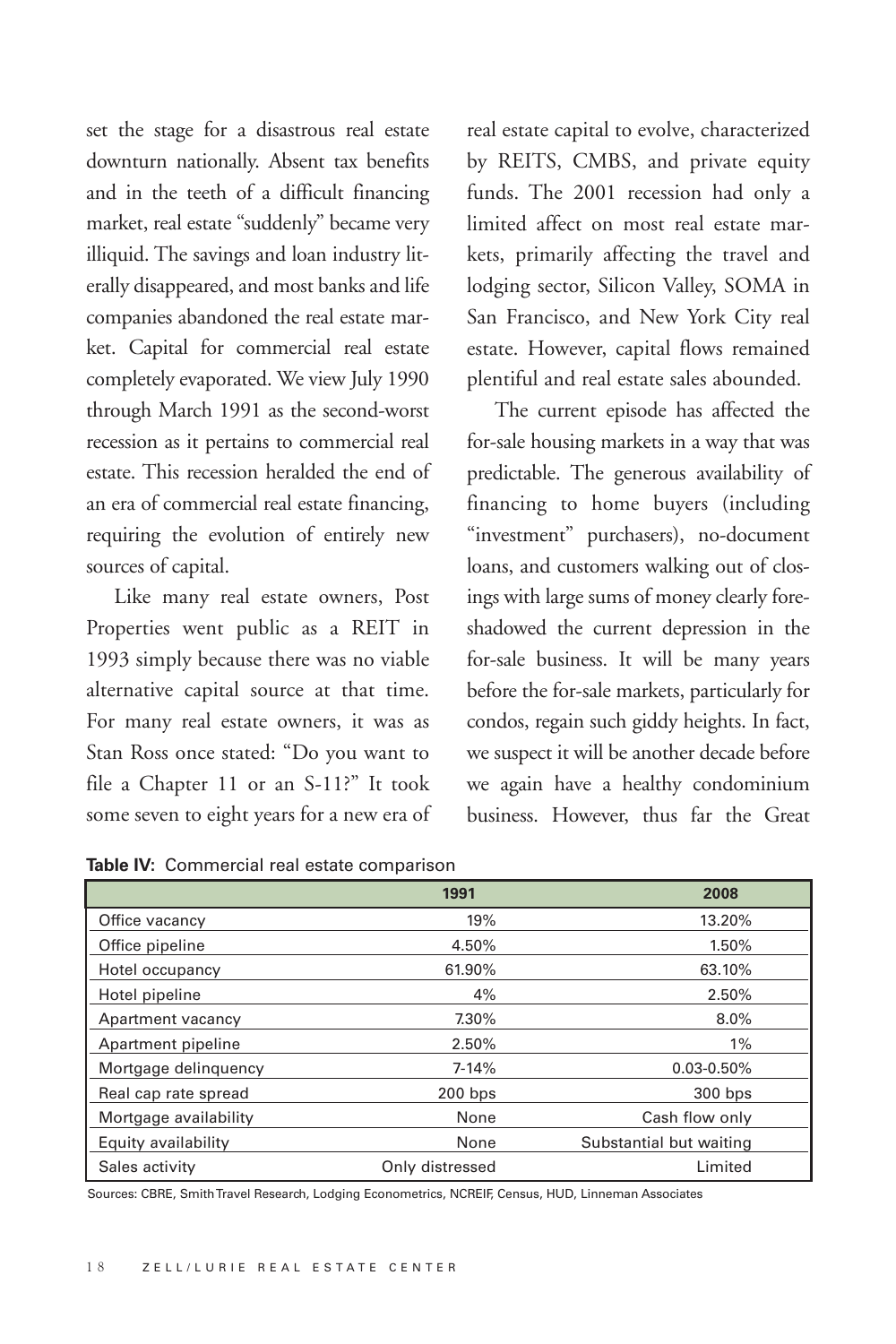



Sources: Roulac Global Places, ADLI, CMSA/Trepp Database, CMA, the Federal Reserve, FannieMae.com, IREI, NAREIT, PricewaterhouseCoopers, Real Capital Analytics



**Figure 16:** Annual flows to real estate, real - 2007 \$

Sources: Roulac Global Places, ADLI, CMSA/Trepp Database, CMA, the Federal Reserve, FannieMae.com, IREI, NAREIT, PricewaterhouseCoopers, Real Capital Analytics

Capital Strike has largely caused development to be put on hold as people wait to see how things evolve. Also, cap rates have increased by 5 percent to 20 percent, and there are few transactions. The apartment business remains solid, but we suspect we have yet to see the end of this cycle.

Table IV compares the early 1990s real estate depression and the Great Capital Strike. While real estate fundamentals weakened in 2008 as the economy slowed, the run-up in construction costs during the previous two years have kept construction pipelines conservative. As a result,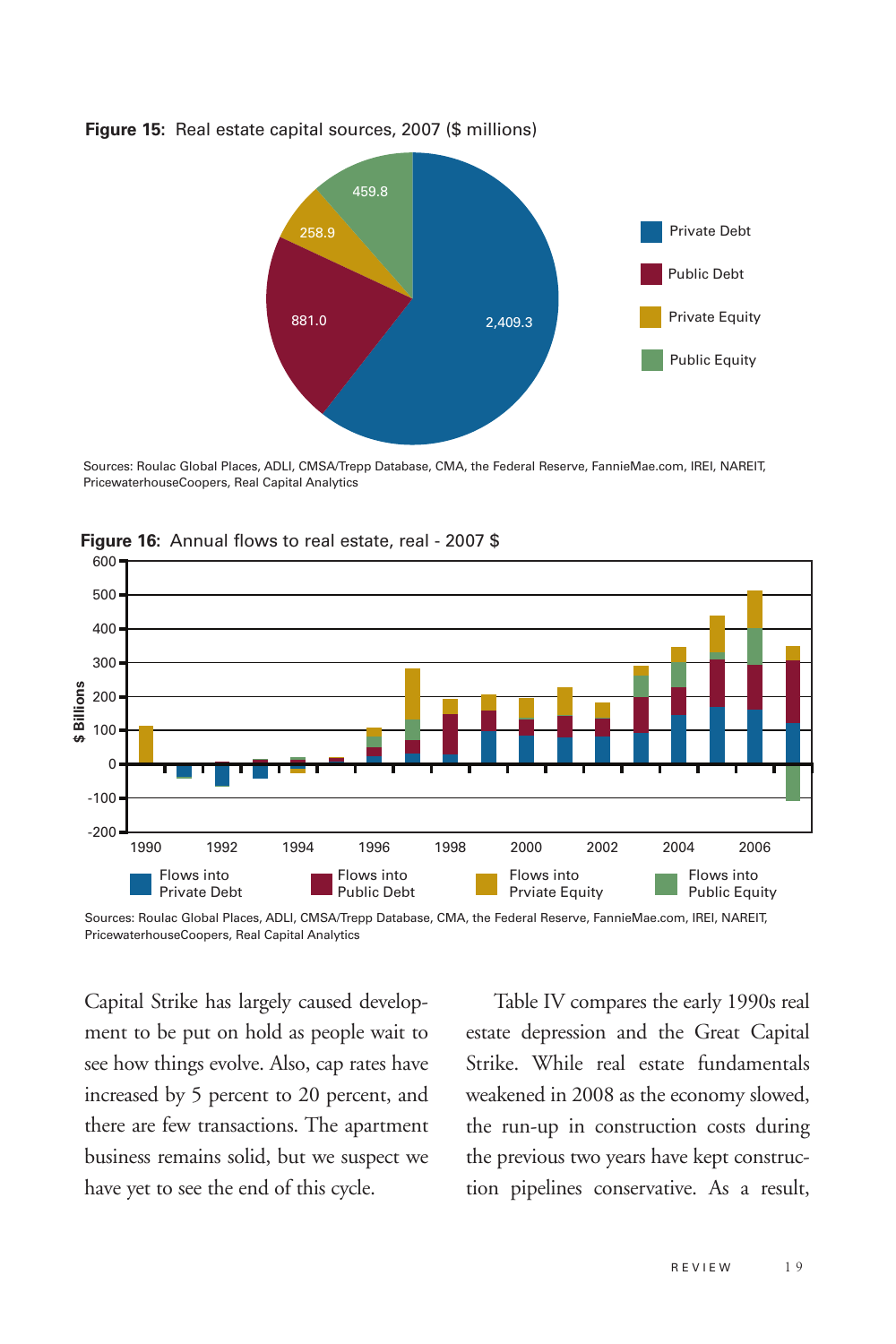

**Figure 17:** Cash flow cap rate spreads over 10-year Treasury, 18-month lag

although vacancies have risen, vacancy spikes will be relatively muted due to limited new supply. And development plans are being scuttled everywhere, particularly in the hotel sector, due to greater market transparency. In almost every way, at least so far, the early 1990s was objectively much worse than today for commercial real estate. Real estate capital markets are very difficult today, with limited debt availability and wide debt spreads the norm. However, debt remains available for cash flow properties today, although at much higher coverage ratios, while equity remains plentiful, particularly at private equity firms (Figures 15-16). While it is not pretty today, it stands in stark contrast to the early 1990s, when neither debt nor equity was available at any price.

We are optimistic that the commercial real estate market will fare better during the Great Capital Strike than in either the 1970s or 1990s, as the usual culprit for prolonged real estate problems is overbuilding (Figure 17). But other than single-family and condominiums, there has been relatively modest supply growth. Therefore, the market observers who predict that there is yet a "second shoe to drop" in the commercial area similar to the early 1990s appear to be either misinformed or lack an understanding of the source of commercial real estate woes. In both 1973-75 and 1990-96, we had substantial overbuilding and a severe capital shortage, which accentuated liquidity problems, and the length of and severity of these downturns. Today, we have little excess supply, and we have some liquidity to prevent widespread defaults and bankruptcies.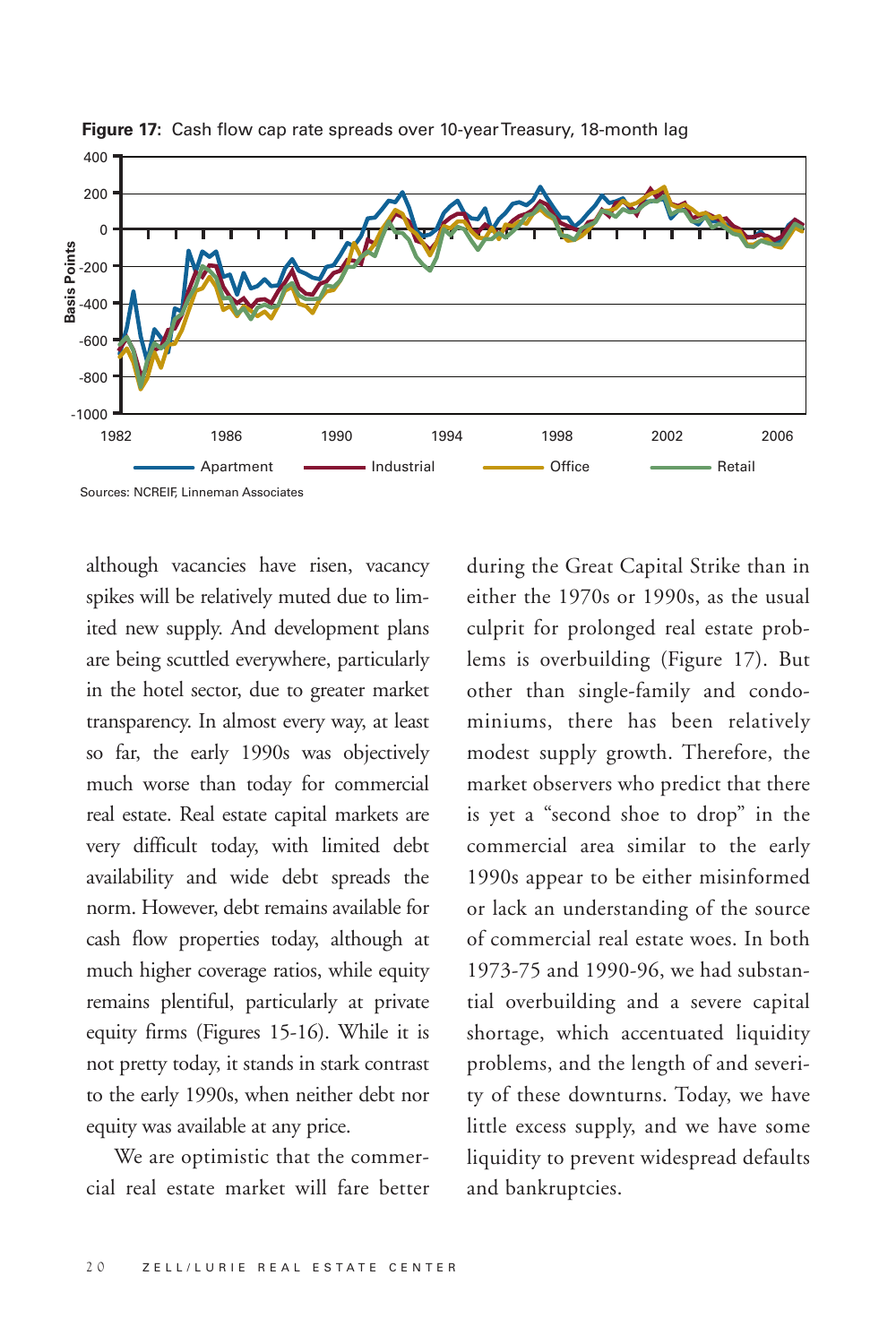#### **L E S S O N S L E A R N E D**

It is tough out there, and may get tougher. But we have survived much worse economies and commercial real estate markets over the last forty years. In fact, we not only survived, but we subsequently soared to undreamed-of new heights. Simply stated, tough economic times end, and the economy grows again, as capital creates new channels through which to flow. As domestic demand in India and China evolves, the world economy is performing better than during past U.S.



**Figure 18:** Increase in world GDP



**Figure 19:** Manufacturing as a percentage of total employment, with trendline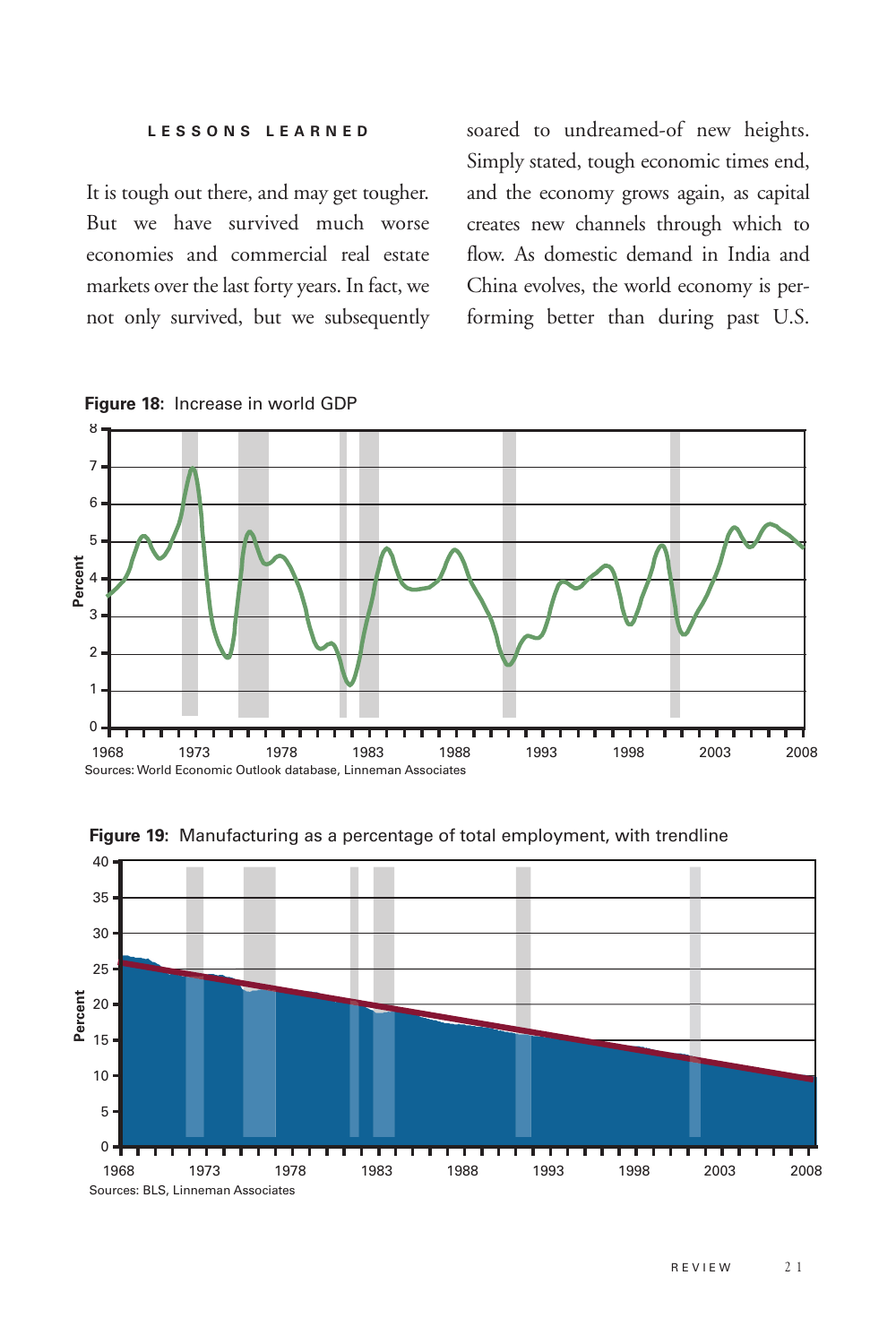downturns (Figure 18). This continued foreign growth is a mild buffer to our slowdown. Also of relevance is the fact that the United States (and the world) is ever lessdependent on manufacturing.

In the worst recessions of the past forty years, manufacturing accounted for 20 percent to 25 percent of U.S. employment (Figure 19). Today, it accounts for less than 10 percent. As the importance of manufacturing declines, so too does the magnitude of the economy's cyclical ups and downs (Figure 20). This is because it is far easier to incrementally expand and contract service employment (more or fewer lawyers) than it is to incrementally expand and contract manufacturing activity, where the norm is one more (or less) shift (or one more or less plant). This makes incremental

increases in employment less tenuous today, and the downs less dramatic.

Another important lesson from the past is that recessions end well before most observers realize they are over. In particular, media accounts of unending recessions and downward spirals regularly appear as much as eighteen months after the next recovery is actually under way. In the end, "our" troubles always seem worse than problems that happened to "them" back in the long-forgotten days of yore. After all, many observers never experienced the 1973-75 or 1981-82 recessions. And most of those who did retain distorted memories. Combine this with an unhealthy dose of Boomer narcissism ("What happens to me is always the most intense") and you grasp why people today think the Great



**Figure 20:** Services as a percentage of total employment, with trendline